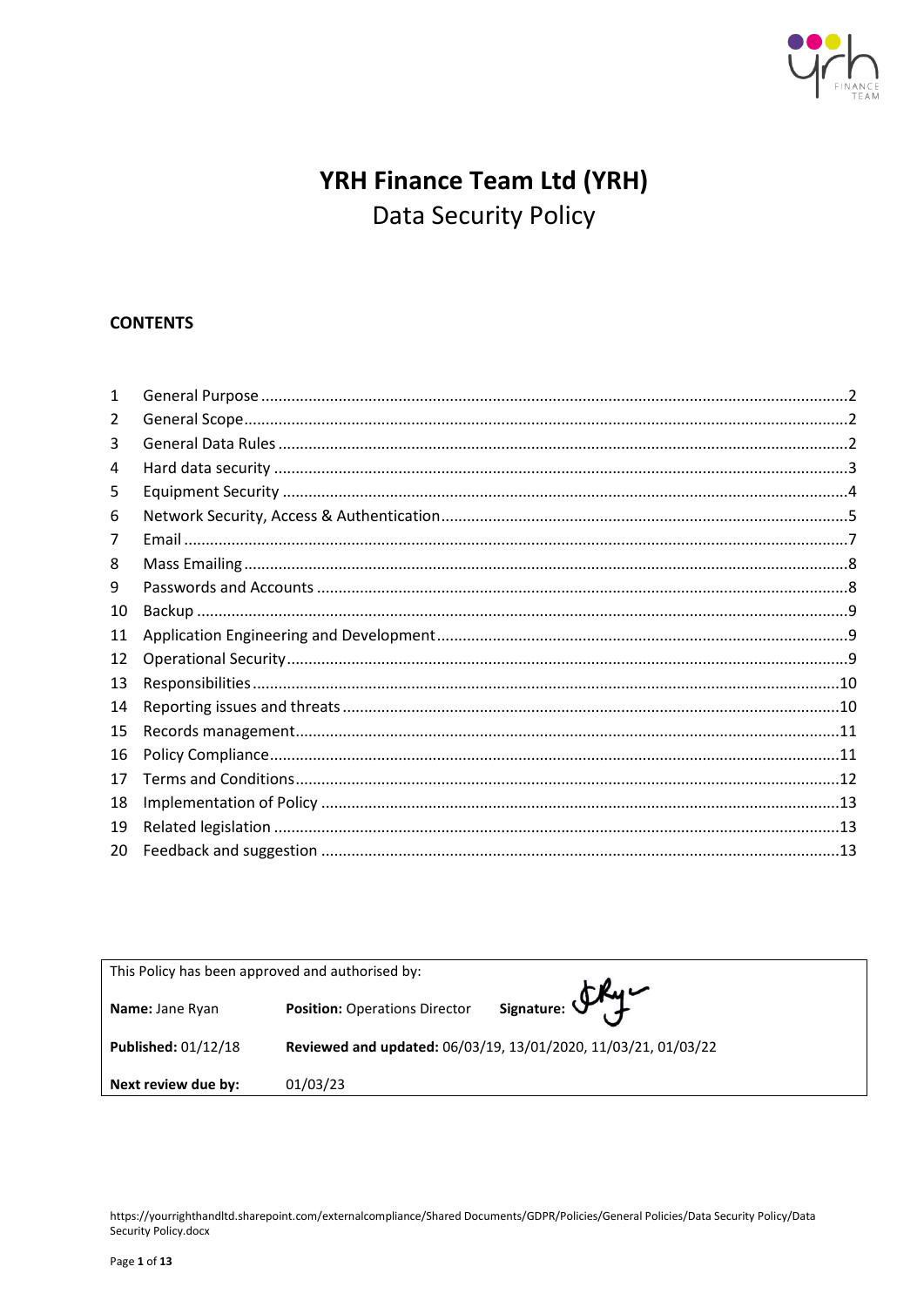

# <span id="page-1-0"></span>**1 General Purpose**

This policy establishes an effective, accountable and transparent framework for ensuring high standards of data security at YRH Finance Team Ltd (YRH), a company registered in England under number 12784781, whose registered office is at The Hub, Farnborough Business Park, Fowler Avenue, Farnborough, Hants. GU14 7JF ("the Company") regarding security of personal data collected, held, and processed by the Company in accordance with *The Data Protection Act 2018 (DPA 2018) & UK General Data Protection Regulation* ("GDPR").

# <span id="page-1-1"></span>**2 General Scope**

This policy applies across all entities or subsidiaries owned, controlled, or operated by the Company and to all principals, consultants, agents, contractors, and/or employees, including part-time, temporary, or contract employees ("the User").

This policy covers any devices, systems or data attached to the Company's systems. It includes any data or information sent to/from the Company and any data that is owned by the Company that resides on external systems or on devices.

From time to time, the Company or its clients may provide Users with systems or network access in order for them to carry out their contractual service commitments or in support of the Company's operations. The provision of this access carries responsibilities and obligations as to what constitutes acceptable use of the network, systems and data. This policy sets out how this access is to be used and specifies what actions are prohibited. While this policy is as complete as possible, no policy can cover every situation, and thus the User is expected to use common sense when using the Company or client resources. Inappropriate use of these networks or systems could expose the Company or its clients to risk, so this policy sets out the minimum standards on what is and what is not permitted. The scope includes any and all use of Company or client IT resources, including but not limited to, computer systems, devices, processing of data, email, the network, and internet connections.

# <span id="page-1-2"></span>**3 General Data Rules**

# 3.1 Confidentiality

Without prior written approval from the Company or the client, (whoever owns the data), confidential data must not be:

• Shared or disclosed in any manner to non-employees of the Company or client; and Should not be:

- Posted on the Internet or any publicly accessible systems.
- Transferred in an insecure manner, for example on a USB stick or in any other unsecured manner.

# 3.2 Unacceptable Use

The following actions shall constitute unacceptable use of the Company or its client networks. This list is not exhaustive and is included to provide a frame of reference for types of activities that are deemed unacceptable. The User may not use the Company or client networks and/or systems to:

- Engage in activity that is illegal under local or international law or contravenes regulations of any compliance or regulatory authorities governing the Company or its clients.
- Engage in any activities that may cause embarrassment, loss of reputation, or other harm to the Company or its clients.
- Disseminate defamatory, discriminatory, vilifying, sexist, racist, abusive, insulting, threatening, obscene or otherwise inappropriate messages or media.
- Engage in activities that cause an invasion of privacy.
- Make fraudulent offers for products or services.
- Perform any of the following: unauthorised port scanning, security scanning, network sniffing, keystroke logging, or other IT information gathering techniques.
- Install or distribute unlicensed or "pirated" software.
- Reveal system, personal or network passwords to others.

## 3.3 Blogging and Social Networking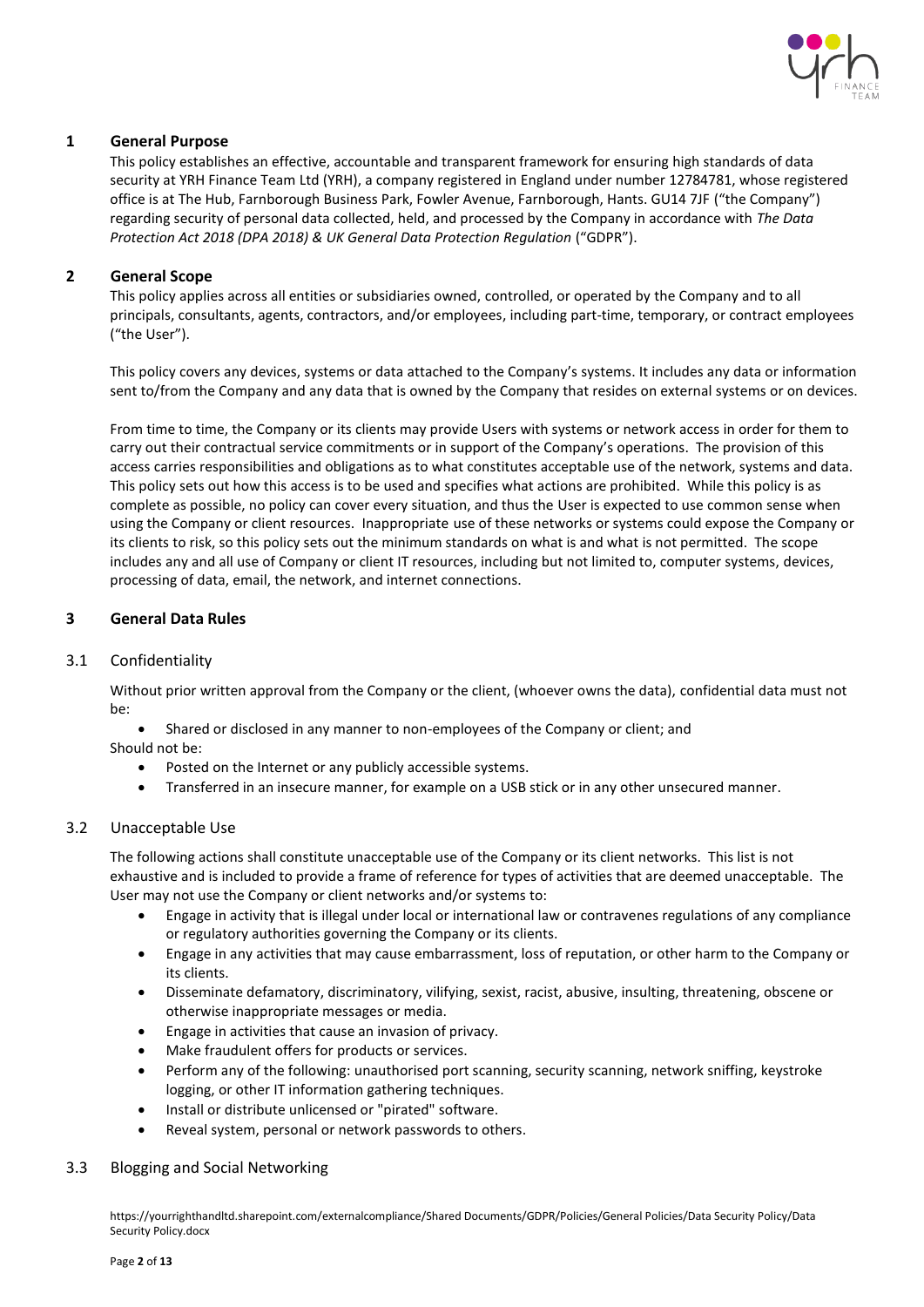

Blogging and social networking through the use of Company accounts are subject to the terms of this policy, whether performed from the corporate network or from personal systems. Blogging and social networking are allowed provided that:

- It is done in a professional and responsible manner.
- Confidential or personal data is not disclosed.
- It does not impact the User's contracted services.
- No information detrimental to the Company or its clients is published.
- The User assumes all risks associated with blogging and/or social networking.
- It is made clear that they are the Users personal opinions and not those of the Company or client, unless prior written permission has been obtained.
- It adheres to the client's policy on Blogging and Social Networking.

## 3.4 Web Browsing

The Internet is a network of interconnected computers of which the Company or User has little control. The User should understand that when using the Internet, it is a public domain and he or she can come into contact with information, even inadvertently, that he or she may find offensive, sexually explicit, or inappropriate. The User is responsible for any information that the User views, reads, or downloads from the Internet and must take full responsibility when using the Company or client networks and adhere to their respective policies.

## 3.5 Copyright Infringement

The Company's or clients' computer systems and networks must not be used to download, upload, distribute or otherwise handle illegal and/or unauthorised copyrighted content that contravenes the legal rights for the reuse or sharing of the information.

#### 3.6 Peer-to-Peer File Sharing

Peer-to-Peer (P2P) networking is not allowed on the Company network, nor client networks unless written approval is obtained from the Company or the client respectively.

## 3.7 Streaming Media

Streaming media can use a great deal of network resources and thus must be used carefully. Streaming media is permitted on the Company network where required in order for the individual to perform their role. Streaming media on client networks must not be undertaken unless the client Policies permit.

## 3.8 Monitoring and Privacy

The Company reserves the right to monitor the Company network, systems and or accounts. This may include but is not limited to: transmission and storage of files, data, and messages. The Company reserves the right to monitor any and all use of the computer systems, network, information, data and cloud-based solutions. To ensure compliance with Company policies this may include the interception and review of any emails, or other messages sent or received, and inspection of data stored in provided storage areas, such as personal file directories.

#### 3.9 Circumvention of Security

Using any computer systems to circumvent any security systems, authentication systems, User-based systems, or escalating privileges on Company or client networks or systems, is expressly prohibited.

## 3.10 Use for Illegal Activities

No individual or supplier contracted through the Company may knowingly undertake illegal activities under local or international law. The Company will take all necessary steps to report and prosecute any violations of this policy.

## 3.11 Software Installation

Installation of software into Company or Client environments is prohibited unless written consent has been obtained in advance from the owner of the network and systems.

## <span id="page-2-0"></span>**4 Hard data security**

## 4.1 Offices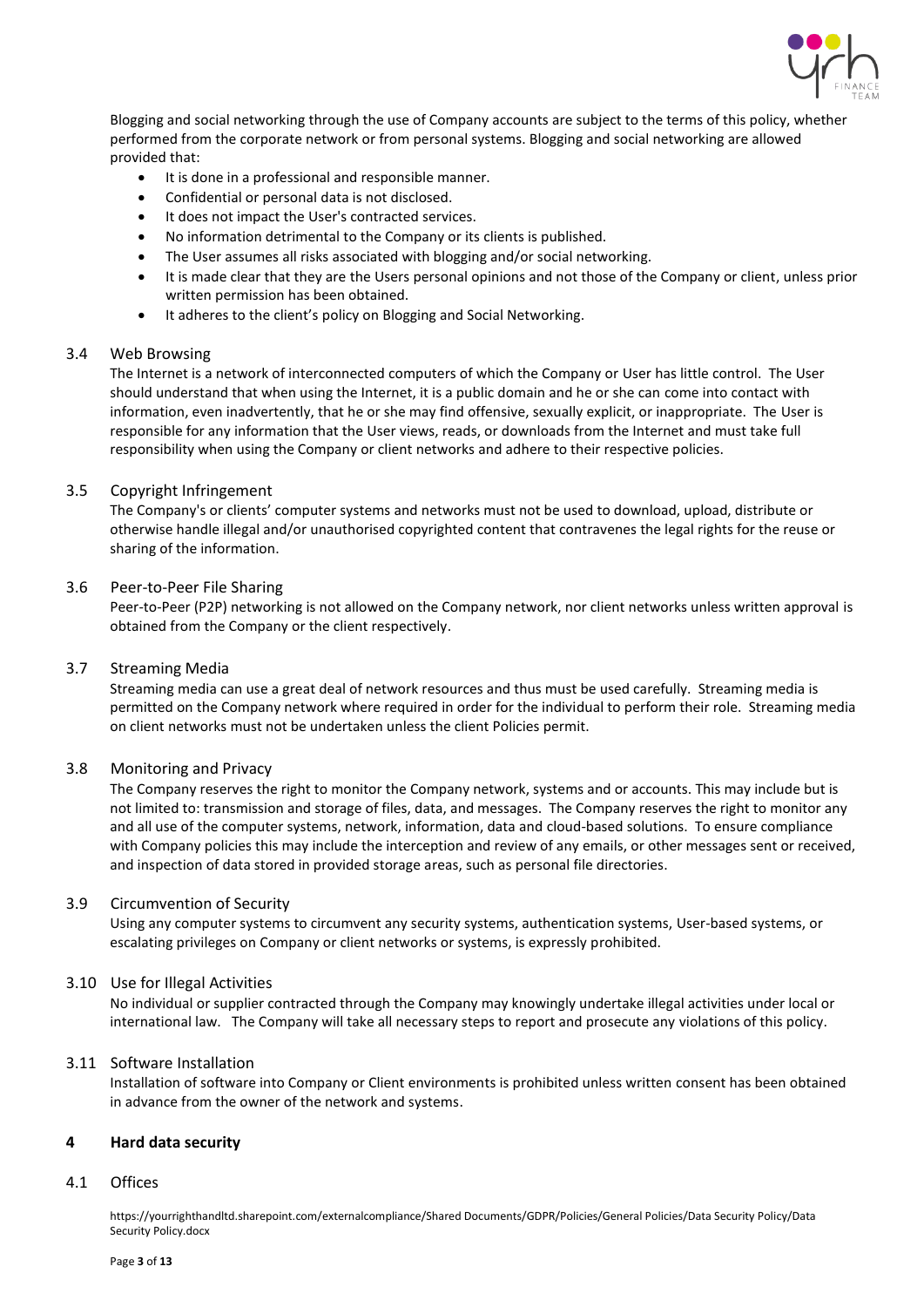

The Company does not have a physical office building, however many of the principals, consultants, agents, contractors, and/or employees work from their home or client's office(s). Where the work takes place at a client's office(s) the client shall have responsibility for hard data security. Where work takes place at the principals, consultants, agents, contractors and/or employees home, they will have responsibility for hard data security as laid out in the *Data Protection Policy* 23.1.1 and point 4.2.

# 4.2 Paperless systems

The Company operate a paperless information storage policy. No records are retained long term on paper. Printed documents may be produced for the purpose of entering data onto accounting software but are stored in a locked filing cabinet until three months after the end of the financial year to which they relate, when they are transferred to a secure lock up for the correct retention period as per the *Data Retention Schedule* on the *Directory of Data, Assets, Risk, Systems & Retention Schedule*, after which they are ultimately shredded.

# <span id="page-3-0"></span>**5 Equipment Security**

## 5.1 Overview

Equipment includes laptops, desktops, tablets, mobile phones, and any other device being used for the Company work and client work. Where possible all the Company systems and services are held in the cloud and run by major suppliers, i.e. Microsoft, but Principals and Regional Partners use their own equipment for the Company work and must adhere to the *Data Security Policy*.

The Company's business model is underpinned by a network of Service Companies and Suppliers utilising their own supplied hardware. These devices are vital tools in the delivery of client services, with more confidential, personal and sensitive data being stored on them, the risk associated with their use grows. Special consideration must be given to the security of mobile devices and it is the Users responsibility to ensure all reasonable and appropriate measures are taken to protect the Company and its clients' data.

This policy applies to Company and client data as it relates to mobile devices that are capable of storing such data, including, but not limited to, laptops, desktops, notebooks and smart phones. Since the policy covers the data itself, ownership of the mobile device is irrelevant. This policy covers any mobile device capable of coming into contact with Company or client data and owned by the individual or the organisation they work through.

## 5.2 Protective measures

By its nature, a mobile device is more susceptible to loss or theft than a non-mobile system. All Users must carefully consider the physical security of the mobile devices they use in the delivery of their services and take all reasonable and appropriate protective measures to protect them from theft or the data they contain from falling into unauthorised hands. Loss, theft, or any other security incident related to a mobile device, that at the time was holding Company or client data, must be reported throug[h data@yourrighthand.co.uk](mailto:data@yourrighthand.co.uk) and the client's appropriate channels immediately.

All devices used by Principals and Regional Directors must:

- Have up to date anti-virus and anti-malware software properly licenced and installed
- Have up to date and properly licenced operating systems and applications
- Have data encrypted as a standard
- Have a lock mechanism which needs a password, swipe, pin, biometric or other security device to unlock the system
- Have a backup system for data that is encrypted, off-site, with versioning and retention policies
- Have remote wipe capabilities configured for mobile phones

Upon leaving the Company or leaving a Client, all data associated with the Company and/or the Client(s) must be removed from the equipment and all backups (including versions) must be deleted.

Employees will be issued with a Company laptop and mobile phone. These will have a standard set of software installed that includes anti-virus and anti-malware along with appropriate encryption.

All systems should be capable of monitoring and reporting on access of the systems. Logs should be retained in accordance with business, legal and regulatory requirements.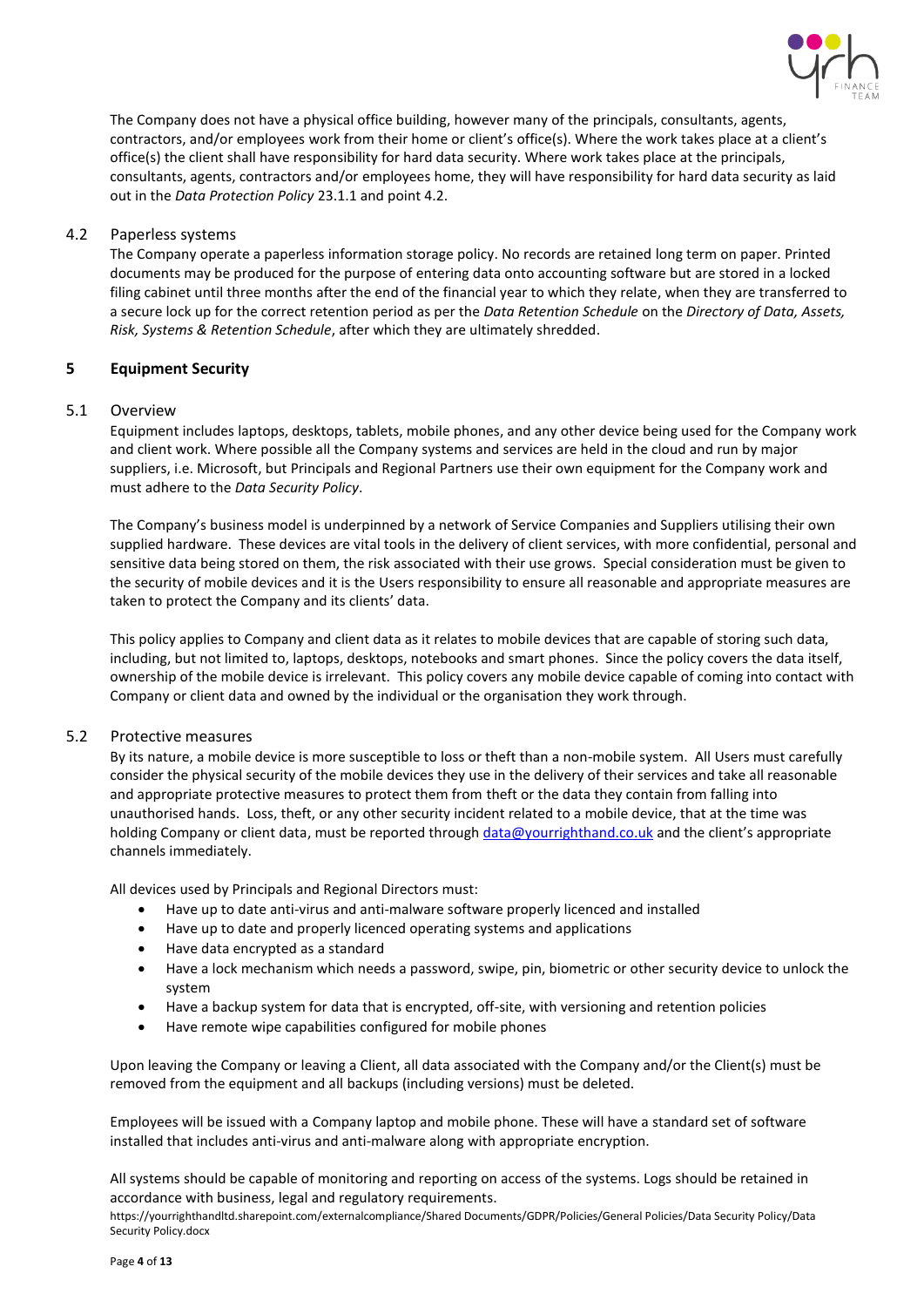

Equipment should only be connected to trusted wireless networks. If it is not known whether a wireless network can be trusted, but it is to be used for transmitting data, then an approved VPN client must be used.

If a mobile device is lost or stolen, the data security controls that were implemented on the device are the last line of defence for protecting Company and client data. The following sections specify the Company's requirements for data security as it relates to mobile devices:

5.2.1 Laptops

Whole disk encryption is required and comes as standard on most laptops. Laptops must require a username and password or biometrics for login in accordance with the Password and Account section of this policy (9).

#### 5.2.2 Smart Phones

The storage of confidential, personal or sensitive data on smart phones is not advisable but if stored, encryption is required PDAs/smart phones must require a password for login in accordance with the Password and Account section of this policy (9).

#### 5.2.3 Other Mobile Devices

Unless specifically addressed by this policy, storing Company data on other mobile devices, or connecting such devices to Company or client systems, is expressly prohibited without prior written consent from the organisation who owns the data.

## 5.2.4 Storage devices (USB or other mobile data storage devices)

The Company provides online systems to transfer details securely. The Company does not restrict the use of personal storage media, provided that the policies for data security are followed. The User must take reasonable precautions to protect against viruses and malware. Any Company or client data must reside within the UK at all times unless prior written agreement has been obtained by the Company or client who owns the data and is in compliance with the GDPR. Any confidential, personal or sensitive data should only be stored on encrypted devices. Data should be securely erased from any storage media when it is no longer needed.

We recommend that mobile data storage devices are not used. If a USB stick or similar is required to be used the Principal must seek written authorisation by contactin[g data@yourrighthand.co.uk](mailto:data@yourrighthand.co.uk) . All storage devices should be encrypted before storing any client or other sensitive data on them. Passwords should be put on all files stored on a mobile data storage device. This limits the damage that can be done if they are lost. Data should be securely removed as soon as it's no longer required.

Confidential, sensitive or personal data should not be stored on mobile devices unless it is absolutely necessary. If confidential, sensitive or personal data is stored on a mobile device it must be appropriately secured and comply with all policies in this document and or client specific policies where they have stronger controls. Data stored on mobile devices must be securely disposed of in accordance with the method stated in the *Directory of Data, Assets, Risk, Systems & Retention Schedule*.

Access to data should only be provided to appropriate individuals – data access should be provided on the principle of least privilege.

Data should not be held on the Company systems for any longer than is necessary. Once the data is no longer required by the Company it must be deleted securely from all the Company systems.

Confidential data should not be sent via unsecured wireless services.

# <span id="page-4-0"></span>**6 Network Security, Access & Authentication**

#### 6.1 Overview

The Company and its clients seek to provide secure network infrastructure in order to protect the integrity of its data and mitigate risks of a security incident. As the Company network and clients' networks will be set up differently, a User must familiarise themselves with the respective client network security direction and policies. The following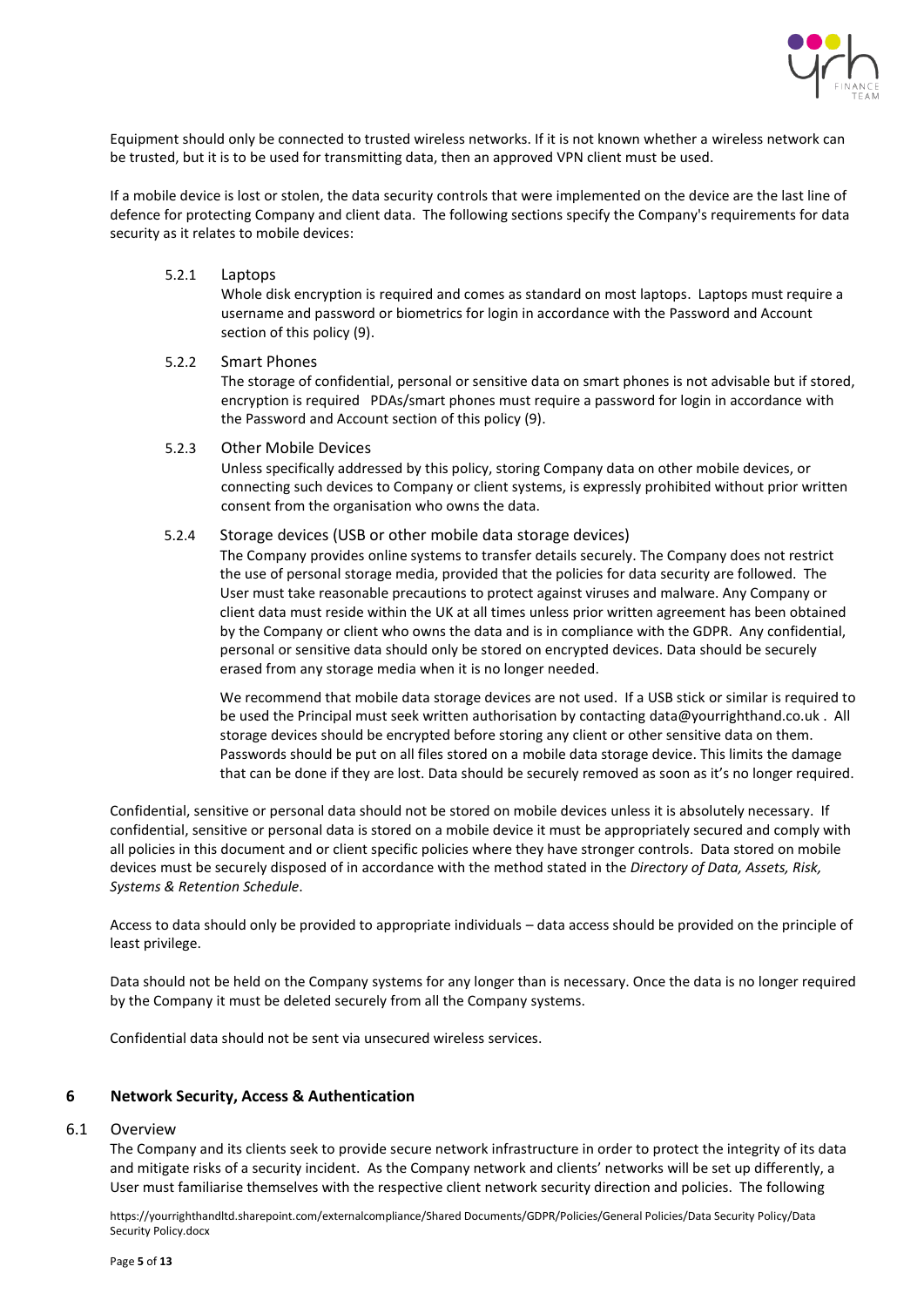

covers all IT systems and devices that comprise the Company and or client networks or that are otherwise controlled by them e.g. cloud based hosted systems and data. As a minimum and in order to protect the Company and its clients against security risks Users must adhere to the following basic protections:

Wherever possible, access client networks, systems and data using client supplied equipment or via terminal services or remote desktop technologies. When using the Users own equipment, reasonable measures to protect the Company and clients' networks, systems and data, complying with all applicable policies should be taken. The User should take all reasonable efforts to avoid accessing network data, files, and information that are not directly related to his or her contracted duties. Existence of access capabilities does not imply permission to use the access.

When accessing client networks, systems and data using the Users service company devices, the User must make all reasonable efforts to ensure suitable antivirus and malware protection is active and up to date on all devices the User uses to deliver the Users contracted services to the Company and its clients. The User should ensure that all software and operating systems are regularly patched and up to date, in order to protect against cyber threats by installing recently released security and vulnerability patches to protect the software, data and hardware that the User uses to deliver the Users contracted services to the Company and its clients.

The User should always check that they only have the minimum level of access to systems, files and data that they require to fulfil their contractual obligations. This will minimise the overall risks to the User, the Company and the client. When using the Users own equipment to connect to client networks remotely, the User should always connect via the client provided VPN, where available.

# 6.2 Wireless access

The User should avoid accessing Company or client systems, data and information from public networks in order to protect confidential, sensitive and personal information. If access to a public network cannot be avoided, then the User must take all reasonable precautions to protect the data and information from being accessed, stolen or amended by unauthorised individuals or entities.

# 6.3 Connecting to Unsecured Networks

Use caution when connecting to any network without a secure, up-to-date software firewall configured on the mobile computer. Examples of unsecured networks would typically, but not always, relate to Internet access, such as access provided from a public network, access provided by a hotel, an open or for-pay wireless hotspot, a conference network, or any other network not under direct control of the Company, client or User. Use of these networks must be in conjunction with taking all reasonable and appropriate measures to safeguard the data and information being processed and stored.

## 6.4 Inactivity

The User should disable their wireless capability when not using a wireless network. This will reduce the chances that the device could be compromised from the wireless connection points.

## 6.5 Virtual Private Network Policy (VPN)

A Virtual Private Network (VPN), provides a method to communicate with remote networks, systems and data over a public medium, such as the Internet. For client sites, the User should familiarise and abide by the respective client directed network security access and policies.

## 6.6 CRM & Application data

All of the Company's core business software applications and file system data storage are hosted offsite. The infrastructure for CRM databases and associated application servers is managed and maintained via a cloud-based application. The Company actively manages the security features of its applications and its CRM for the protection of its Users and clients' data.

The Company's software applications and data are hosted by industry-leading Cloud Service providers, whose data centres have been thoroughly tested for security, availability and business continuity.

The Company's CRM retains limited information about individuals - name, email address, postal address and phone which are retained for account contact purposes.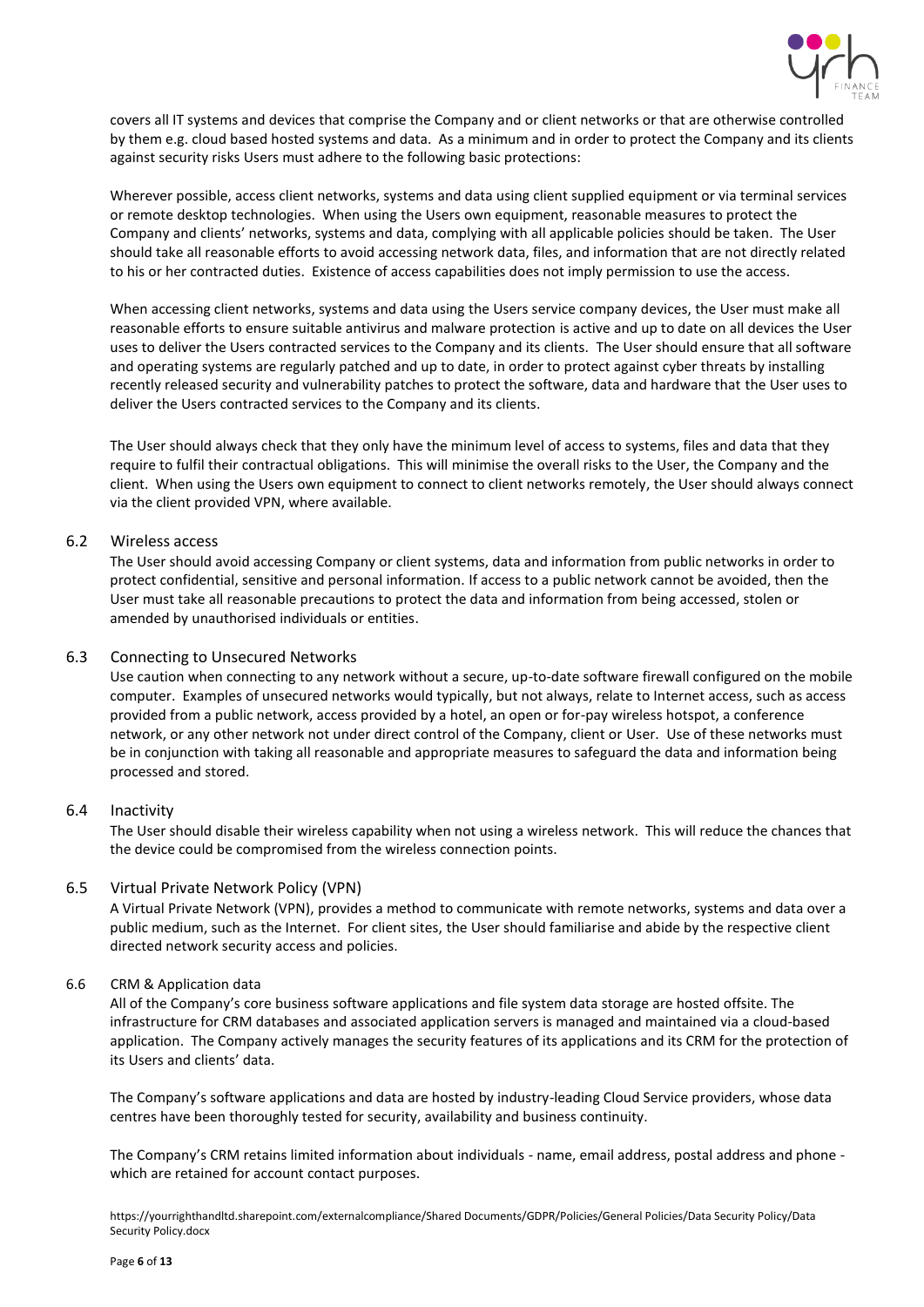

The Company takes a multifaceted approach to application security, to ensure the processes in place to care for our own and our clients' data comply with the highest standards of security.

Further details about specific software security can be found on the *Directory of Data, Assets, Risk, Systems & Retention Schedule*.

# <span id="page-6-0"></span>**7 Email**

#### 7.1 Overview

Email is an essential component of business communication; however, it presents a particular set of challenges due to its potential to introduce a security threat to the network. Email can also have an effect on the Company's liability by providing a written record of communications. The Company recommends that all emails sent by Users using a client's email address are copied to that Principal's or Regional Partner's company email address. This can help provide evidence should it be needed in defence of any claim or assertion made by a client should access to the client's system be terminated. This policy outlines expectations for appropriate, safe, and effective email use. Always minimise the personal data to what is necessary for the defence of any claim.

#### 7.2 Scope

The purpose of this section of the policy is to detail the Company's usage guidelines for email. This policy will help the Company reduce risk of an email-related security incident, foster good business communications, both internal and external to the Company, and provide for consistent and professional application of the Company's email principles. Where there is no email policy in place with a client, the User will ensure they apply this policy to all email communications associated with the client.

## 7.3 Use of Company Email Systems

Common sense should be exercised at all times when sending or receiving email from Company accounts. Email sent from a Company account reflects on the Company, and, as such, email must be used with professionalism and courtesy at all times and for business communications only.

The following activities are prohibited (this list is not exhaustive but is included to provide a frame of reference for types of activities that are prohibited.):

- 7.3.1 Personal use of the Company email system;
- 7.3.2 Spamming, harassment, communicating threats, solicitations, chain letters, or pyramid schemes are never permitted.
- 7.3.3 Forging email header information or attempting to impersonate another person.
- 7.3.4 Deleting email in an attempt to hide a violation of this or another company or client policy. Further, email must not be deleted when there is an active investigation or litigation, where that email may be relevant.
- 7.3.5 Unauthorised emailing of any Company data to external email accounts for the purpose of saving this data external to Company systems

These steps must be adhered to:

- 7.3.6 Access to Company email mobile devices is permitted provided the User takes all necessary steps and precautions to safeguard the data and information from being lost, stolen, unrecoverable or accessed by unauthorised individuals or entities.
- 7.3.7 All reasonable precautions must be taken before opening email attachments or clicking on imbedded links to prevent activating malware and viruses.
- 7.3.8 Use all reasonable care and attention when typing in addresses, particularly when email address autocomplete features are enabled; using the "reply all" function; or using distribution lists, in order to avoid inadvertent information disclosure to an unintended recipient.

https://yourrighthandltd.sharepoint.com/externalcompliance/Shared Documents/GDPR/Policies/General Policies/Data Security Policy/Data Security Policy.docx 7.3.9 The User is responsible for applying all necessary security measures to ensure that confidential,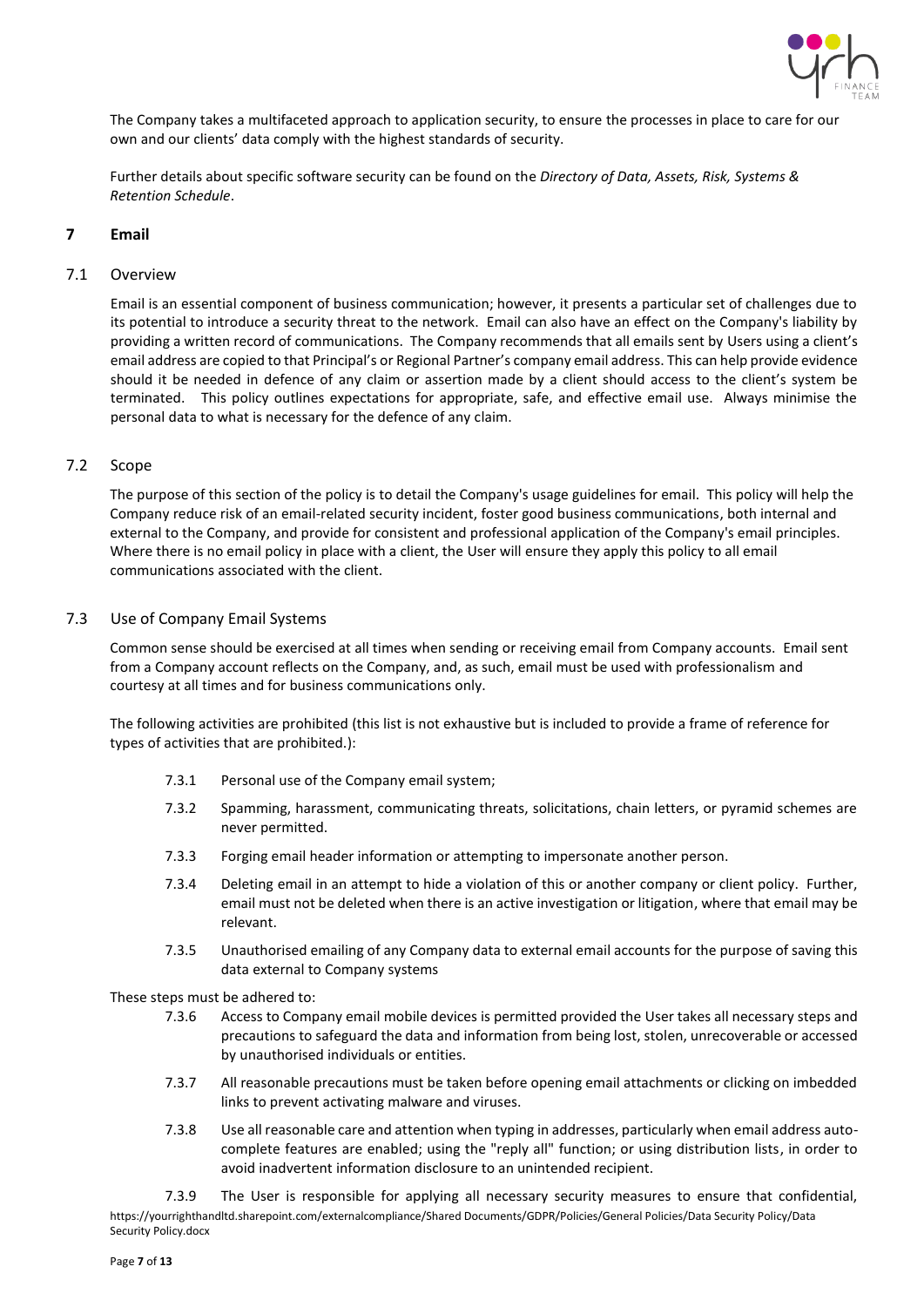

personal and sensitive data is protected against loss or unauthorised use in accordance with all applicable laws and regulations.

- 7.3.10 The Out of Office functionality within Office 365 should be used if the User will be out of the office for an entire business day or more.
- 7.3.11 Users are encouraged to delete email periodically when the email is no longer needed for business purposes. The goal of this policy is to keep the size of the User's email account manageable, reduce the burden on the Company to store and backup unnecessary email messages and to ensure compliance with GDPR.
- 7.3.12 Email systems were not designed to transfer large files and as such emails should not contain attachments of excessive file size.

## 7.4 Termination

On termination of a contractual relationship, the Company will disable the User's access to the account by password change, disabling the account, or another method. The Company is under no obligation to block the account from receiving email and may continue to forward inbound email to another User or set up an auto-response to notify the sender that the User is no longer engaged through the Company.

## 7.5 Data loss prevention

The Company may employ data loss prevention techniques to protect against leakage of confidential data at its discretion. Company emails are NOT private and can be accessed and read by the Company.

# 7.6 Legal rights to emails

The Company owns and maintains all legal rights to its email systems and network, and thus any email passing through these systems is owned by the Company and may be subject to use for purposes not anticipated by the User within the constraints of current laws and regulations.

# <span id="page-7-0"></span>**8 Mass Emailing**

The Company makes the distinction between the sending of mass emails and the sending of unsolicited email (spam). Mass emails may be useful for both sales and non-sales purposes (such as when communicating with the Company's subcontractors, employees or customer base) and is allowed as the situation dictates. The sending of spam, on the other hand, is strictly prohibited.

It is the Company's intention to comply with applicable laws governing the sending of mass emails. For this reason, as well as in order to be consistent with good business practices, the Company requires that email sent to more than twenty (20) recipients external to the Company have the following characteristics:

- The email must contain instructions on how to unsubscribe from receiving future emails (a simple "reply to this message with UNSUBSCRIBE in the subject line" will do) together with a link to the relevant privacy policy. Unsubscribe requests must be honoured immediately.
- The email must contain a subject line relevant to the content.
- The email must contain contact information, including the full contact details of the sender.
- The email must contain no intentionally misleading information (including the email header), blind redirects, or deceptive links.

Note that emails sent to Company employees, existing clients, Regional Partners, Principals and or persons who have already inquired about the Company's services are exempt from the above requirements.

## <span id="page-7-1"></span>**9 Passwords and Accounts**

A solid password policy is perhaps the most important security control the User can employ to protect the data and information that they own, process and manage on behalf of others. The responsibility for choosing robust passwords falls on the User. A poorly chosen or managed password may result in unauthorised access and/or exploitation of the Company and their clients' resources. All Users, with access to the Company and/or its clients' networks, systems and data, are responsible for taking the appropriate steps to select and secure their passwords.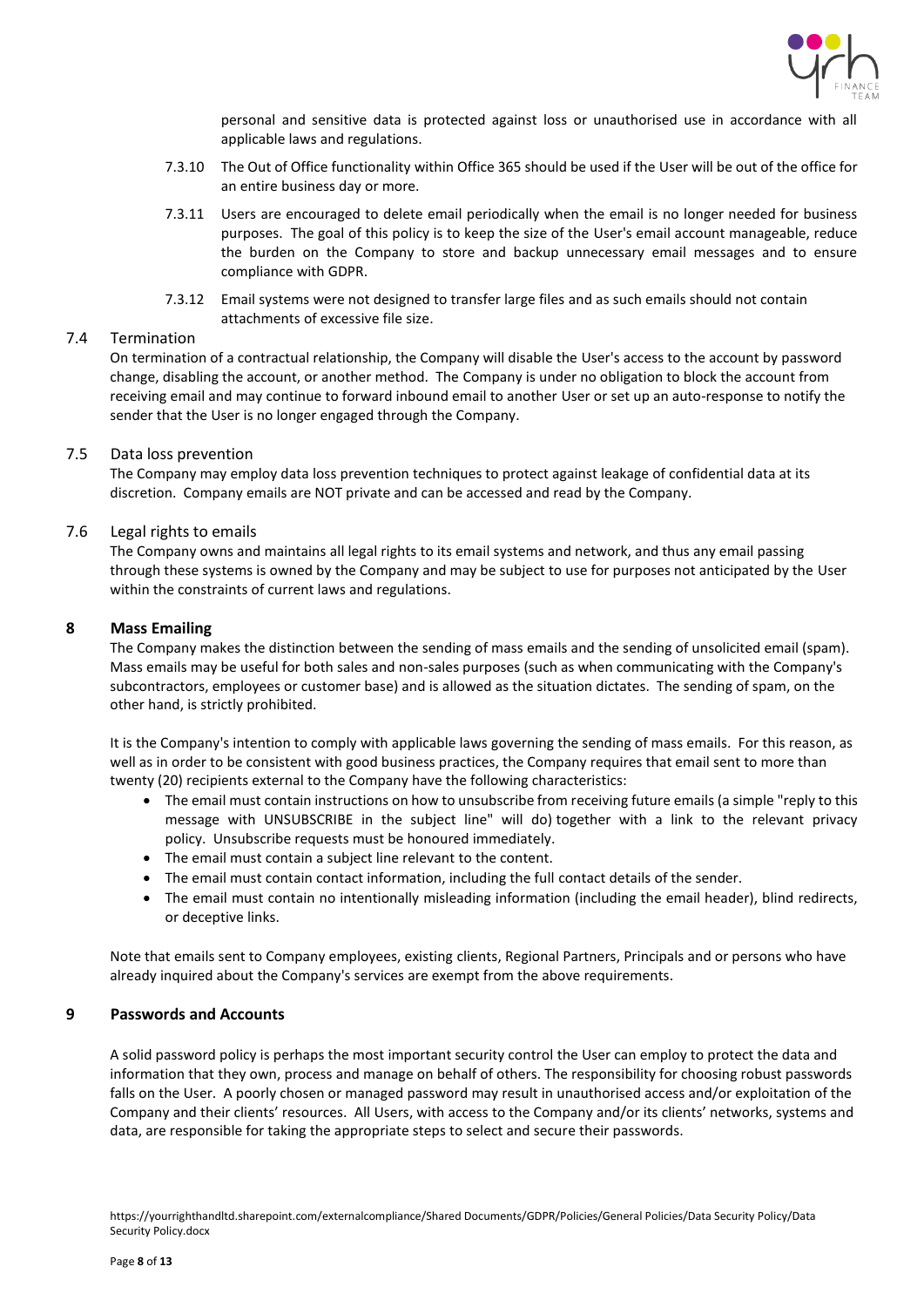

The User should always implement the strongest passwords and passphrases practical and possible, in order to protect against hacking or unauthorised access to data and information. Passwords must always remain confidential, protected and managed appropriately to protect unauthorised access to Company, client systems, data and accounts.

Access to the Company's systems is provided on an as-needed basis and accounts will be deleted when the User leaves the company.

The following requirements for accounts must be maintained at all times:

- Accounts must only be provided where there is a legitimate business need
- Generic accounts are not allowed, an individual must own each account.
- No-one should share their account details with someone else.
- Accounts must always have an expiry date. Standard expiry dates should be no longer than 90 days. Accounts that have expired must be deleted after a further 60 days of inactivity.
- Accounts for leavers must be locked as soon as the leaver has finished with the business.

Passwords are an integral part of information security and the following requirements for passwords must be maintained at all times.

- Passwords must be a minimum length of 8 characters preferably passwords should be long, i.e. 16 or more characters. The longer, the better. Numbers and non-alpha characters such as !, \*, %, etc should be used where possible, to further increase security.
- Passwords must not be reused for at least 12 months
- Passwords must not be sequential
- Passwords should never be written down, but password managers are an approved method for storing passwords.

#### <span id="page-8-0"></span>**10 Backup**

Backups are similar to an insurance policy - they provide the last line of defence against data loss and sometimes can be the only way to recover from a hardware failure, data corruption, or a security incident. Having an appropriate backup policy and adhering to this is amongst the most important protections against loss of data and information.

It is the Users responsibility to implement appropriate safeguards to protect all data and information that the User processes in connection with the Users contractual obligations to the Company and in the delivery of services to its clients. The User should make sufficient provision to be able to recover all data in the event of a hardware failure, disaster or security incident, without adversely impacting on the Company or client's operations. Backup data should be secured to the same standards as any other confidential, personal or sensitive information.

#### <span id="page-8-1"></span>**11 Application Engineering and Development**

The Company's CRM has an element of customisation which has been performed by a contractor approved by the Company for such purposes. The Company also takes advice on security best practices from this contract developer.

## <span id="page-8-2"></span>**12 Operational Security**

The Company understands that formal procedures, controls and well-defined responsibilities need to be in place to ensure continued data security and integrity.

The recruitment process includes standard background verification checks (references and credit check) on all new principals, consultants, agents, contractors, and/or employees. All principals, consultants, agents, contractors and/or employees are provided with adequate training about the information security policies of the company and are required to sign that they have read and understood the company's security-related policies. Confidential information about the company is available for access only to select authorised the Company principals, consultants, agents, contractors and/or employees.

Principals, consultants, agents, contractors and/or employees are required to report any observed suspicious activities or threats. The Data Protection Team takes appropriate disciplinary action against principals, consultants, agents, contractors and/or employees who violate organisational security policies. Security incidents (breaches and potential vulnerabilities) can be reported by Principals, consultants, agents, contractors and/or employees and clients via email: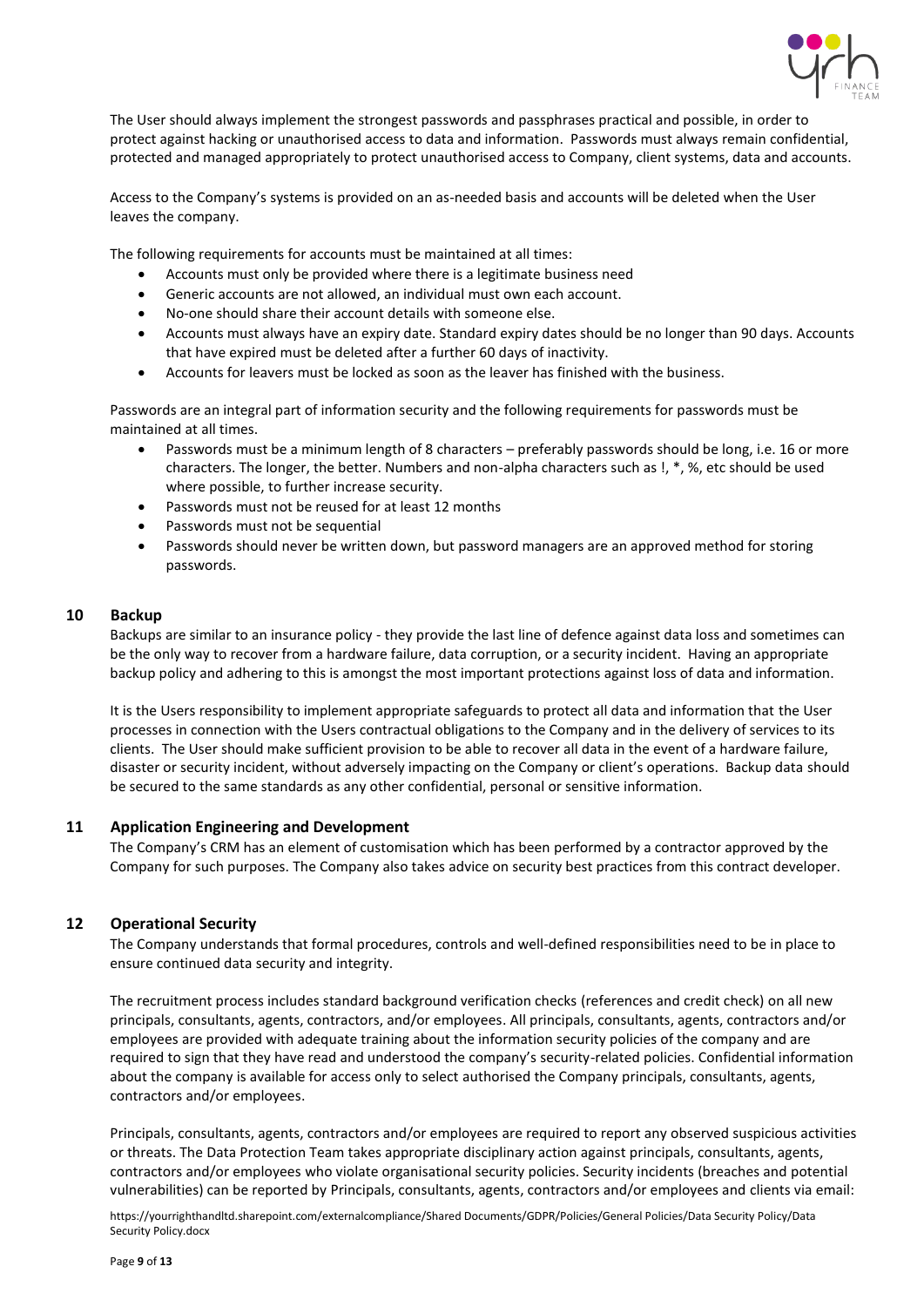

data@yourrighthand.co.uk.

The Company maintains an inventory of all information systems used by principals, consultants, agents, contractors and/or employees for business purposes. All principals, consultants, agents, contractors and/or employees work on their own laptops/PCs and have read and understood the *Data Security Policy*. Development activity is only outsourced to suitably approved suppliers.

The Company has a *Data Protection Policy*, approved by the Board of Directors.

## <span id="page-9-0"></span>**13 Responsibilities**

All formal processes and security standards at the Company are designed to meet regulations at the industry, state and European Union levels.

Use of our service by clients in the European Economic Area ("EEA"), may include the processing of information relating to their clients. We are Data Processors and Data Controllers for the clients from whom we collect data for purposes of the European Union ("EU") General Data Protection Regulation (GDPR). Our EEA based clients, who control their customer data and send it to the Company for processing, are the "Controllers" of that data and are responsible for compliance with the GDPR.

In particular, the Company's clients are responsible for complying with the GDPR and relevant data protection legislation in the relevant EEA member state before sending personal information to the Company for processing.

As the processors of personal information on behalf of our clients, we follow their instructions with respect to the information they control to the extent consistent with the functionality of our service. In doing so, we implement industry standard security, technical, physical and administrative measures against unauthorised processing of such information and against loss, destruction of, or damage to, personal information as more fully described the Company's *Data Protection Policy*.

## <span id="page-9-1"></span>14 **Reporting issues and threats**

Compromise of a password or computer can have a catastrophic impact on network, systems and data security. The User should immediately report any suspicious activity or compromise involving his or her passwords to the Data Protection Team using the email addres[s data@yourrighthand.co.uk.](mailto:data@yourrighthand.co.uk) Any request for passwords over the phone or email, whether the request came from the Company/client personnel or not, should be ignored and immediately reported. When a password is suspected to have been compromised or a system infected / breached, the User must change all of his or her passwords immediately and report the incident

If a security incident or breach of any security policies is discovered or suspected, the User must immediately notify the Company and if associated with a client's systems, network or data, the client. All incidents must be reported by email t[o Data@yourrighthand.co.uk](mailto:Privacy@thefdcentre.co.uk)

Examples of incidents that require notification include:

- Suspected compromise of login credentials (username, password, etc.).
- Suspected virus/malware.
- Loss or theft of any device that contains Company information.
- Loss or theft of any ID badges, key card etc.
- An attempt by any person to obtain a User's password.
- Loss on any confidential, personal or sensitive information.
- Any other suspicious event that may impact the Company's or client's information security.

Users must treat a suspected security incident as confidential information and report the incident only to the respective authority within the Company [\(data@yourrighthand.co.uk\)](mailto:data@yourrighthand.co.uk) and the client if applicable. Users must not withhold information relating to a security incident or interfere with any investigations.

The Users report will be looked into immediately. We might ask for the Users guidance in identifying or replicating the issue and understanding any means to resolving the threat right away. Please be clear and specific about any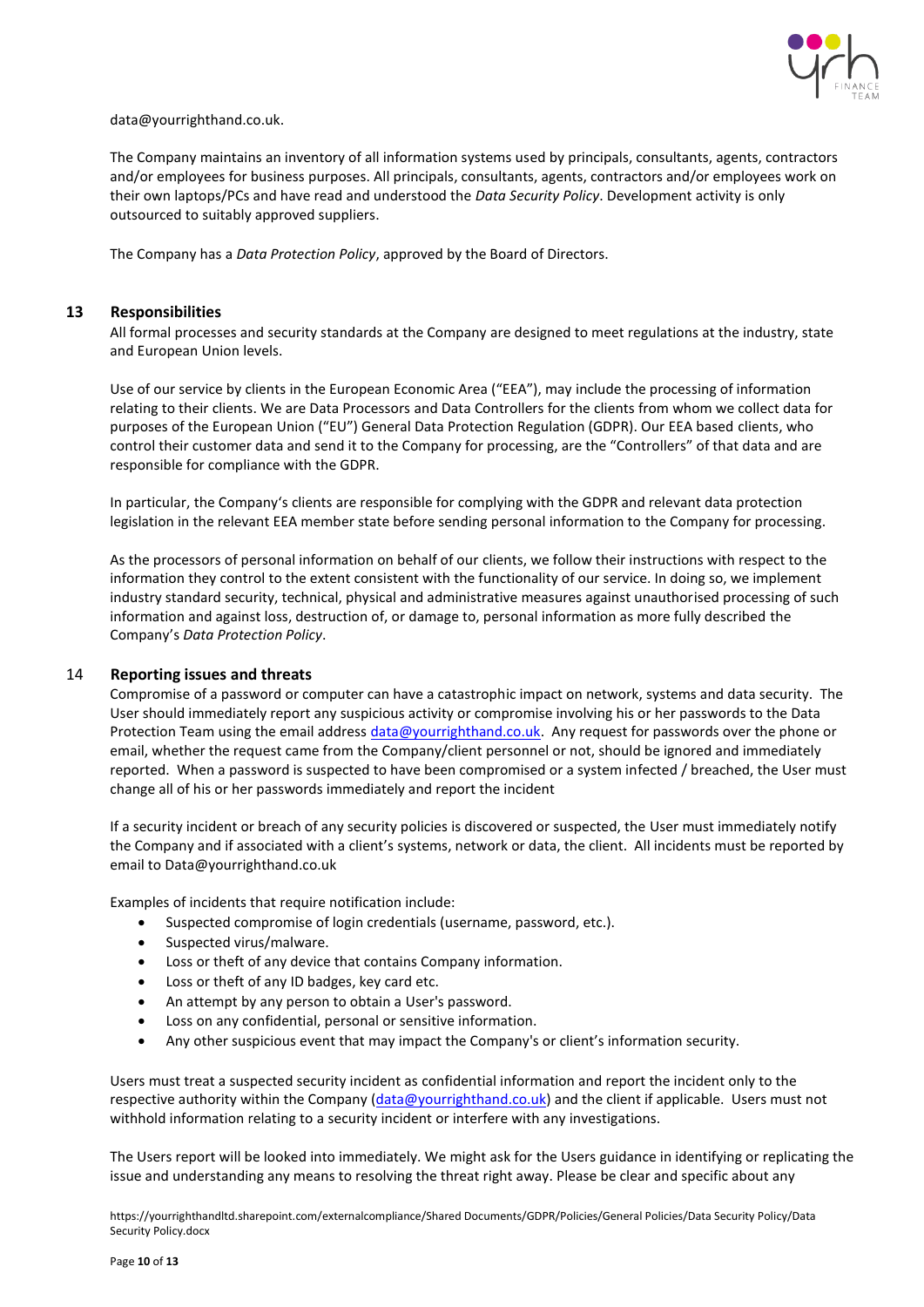

information you give us. We deeply appreciate the Users help in detecting and fixing flaws at the Company and will acknowledge the Users contribution openly once the threat is resolved.

## <span id="page-10-0"></span>**15 Records management**

Staff must maintain all records relevant to administering this policy and procedure in electronic form in a recognised the Company recordkeeping system.

# 15.1 Retention

The need to retain data varies widely with the type of data. Some data can be immediately deleted, and some must be retained until reasonable potential for future need no longer exists. Since this can be somewhat subjective, a retention policy is important to ensure that the Company's guidelines on retention are consistently applied. Refer to the Company's separate *Data Retention Policy* and any client retention policies for requirements. As a basic principle, Company and client data stored on non-Company or client hardware must only be stored with the express written permission of the data controller, as defined under GDPR. Where written agreement has been obtained for the storage and processing of data and information, the personal data stored should be limited to the data necessary for you to deliver the services and storage should be for no longer than is required to complete the agreed work.

## 15.2 Data Destruction

When the Company or client data stored on Users hardware has fulfilled the purpose that it was stored for and where the Company or client have up to date copies of the data in question, the data should be removed from all non-Company and non-client hardware in a timely manner. Where there are defined retention policies covering the data and these timeframes expire, the data must be actively destroyed in accordance with those policies.

On identifying data that should be destroyed the Users should first obtain written confirmation from the Company and or client that the data can be destroyed. Users must not destroy data in an attempt to cover up a violation of local/international laws or Company policy.

When hardware belonging to a User storing any Company or client data that is no longer required, it is the responsibility of the User to ensure that the data is completely unrecoverable and should be securely erased using appropriate tools.

## 15.3 Transfer

Users are responsible for ensuring adequate and reasonable steps are taken to protect all Company and client data that is transferred from one device or location to another to assure its security and integrity from unauthorised access or manipulation. Whenever data is being transferred from one device to another it is good practice to encrypt in order to help prevent data loss. This is of particular importance when transmitting data across the internet. Encrypting the data first, provides effective protection against interception of the communication by a third party whilst the data is in transfer. It is also good practice to use encrypted communication when transmitting any data over a wireless communication network (e.g. Wi-Fi) or when the data will pass through an untrusted network. Data can be transformed into an encrypted format and transferred over a non-secure communication channel, yet still remain protected.

## 15.4 Client data

At all times, Users are responsible for taking appropriate measures to protect Company and client data from becoming lost, stolen or accessed by unauthorised individuals or entities. In doing so the User must ensure that they comply with applicable regulations and abide by local and international law.

# <span id="page-10-1"></span>**16 Policy Compliance**

## 16.1 Compliance monitoring and measurement

This policy will be enforced by the Data Protection Team of the Company. The Company may verify compliance to this policy through various methods, including but not limited to, periodic walk-throughs, internal and external audits, and feedback to the policy owner.

https://yourrighthandltd.sharepoint.com/externalcompliance/Shared Documents/GDPR/Policies/General Policies/Data Security Policy/Data Security Policy.docx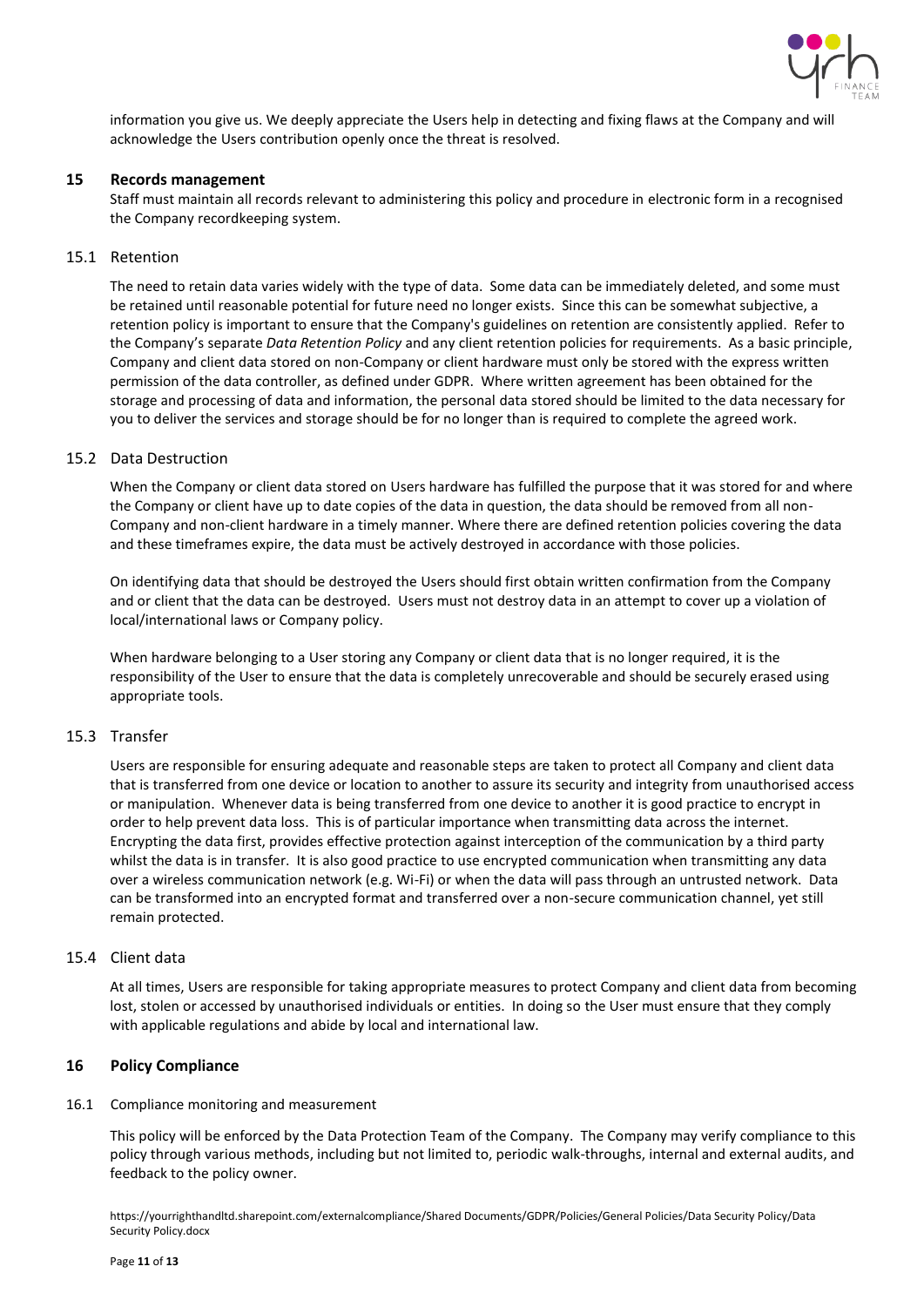

## 16.2 Exceptions

Any exception to the policy must be approved by a board member in advance.

#### 16.3 Non-Compliance

The Company reserves the right to terminate any third-party contracts through non-compliance to this policy.

#### 16.4 Alteration of this Policy

This policy will be subject to review, revision, change, updating, alteration and replacement in order to introduce new policies from time to time to reflect the changing needs of the business and to comply with current legislation.

## <span id="page-11-0"></span>**17 Terms and Conditions**

#### **The Company**

YRH Finance Team Ltd, a company registered in England under number 12784781, whose registered office is at The First Floor, The Hub, Farnborough Business Park, Fowler Avenue, Farnborough, Hants. GU14 7JF

#### **Data Controller**

The entity that determines the purposes, conditions and means of the processing of personal data

#### **Data Processor**

**T**he entity that processes data on behalf of the Data Controller

#### **Data Protection Authority**

National authorities tasked with the protection of data and privacy as well as monitoring and enforcement of the data protection regulations within the Union

#### **Data Protection Team (DPT)**

An team of experts on data privacy who works independently to ensure that an entity is adhering to the policies and procedures set forth in the GDPR

#### **Data Subject**

A natural person whose personal data is processed by a controller or processor

## **General Data Protection Regulation (GDPR)**

The General Data Protection Regulation (GDPR) (Regulation (EU) 2016/679) is a regulation by which the European Parliament, the Council of the European Union and the European Commission intend to strengthen and unify data protection for all individuals within the European Union (EU). It also addresses the export of personal data outside the EU.

#### **Hard data**

Any data that is stored non-electronically, for example, but not exclusively, printed data on paper

#### **Personal Data**

Any information related to a natural person or 'Data Subject', that can be used to directly or indirectly identify the person

#### **Privacy Impact Assessment**

A tool used to identify and reduce the privacy risks of entities by analysing the personal data that are processed and the policies in place to protect the data

#### **Processing**

Any operation performed on personal data, whether or not by automated means, including collection, use, recording, etc.

#### **Profiling**